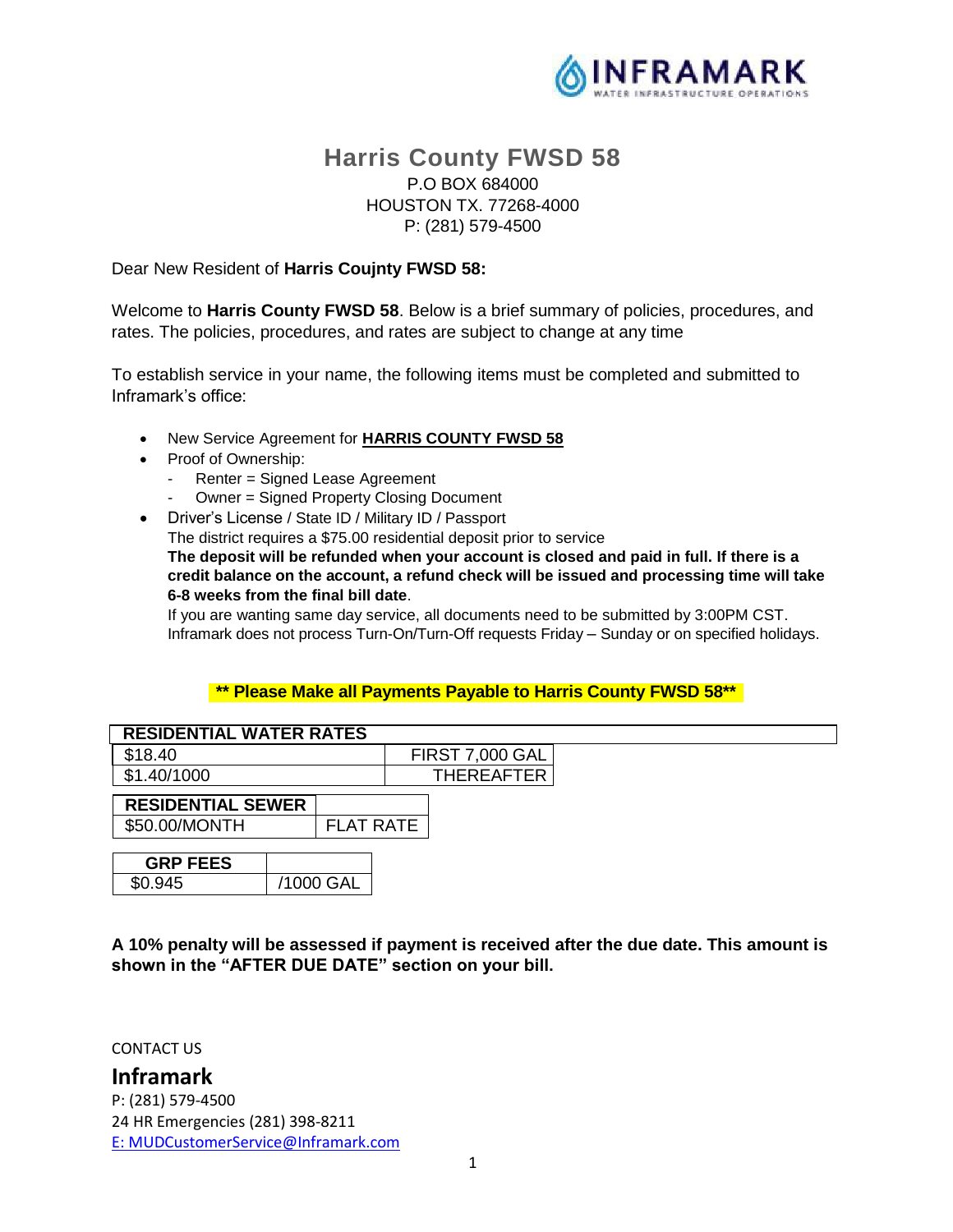

## **Delinquent:**

If your account becomes past due at the time current bills are generated, a termination notice will be sent to your address. **A fee of \$15.00** will be assessed to your account and all charges are due to avoid termination of your service. Should full payment not be received as directed on the letter, your service will be disconnected. Should service be disconnected, a **\$50.00 reconnect fee** will be added to your account. Full balance of your account will be required to restore service, payable by cashier's check or money order only. If reconnecting due to nonpay cut off time is 4 PM CST. If your district offers After Hours Service, reconnections after 4 PM CST will be subject to After Hours Fees. Monday through Friday, to restore with same day service. If your district offers after-hour services, payments made after 4:00PM CST will be subject to after-hours fees.

*NOTE: Once an account is turned off due to a non-payment: Payments made online, by QR reader, over-the-phone, or mailed, are not acceptable forms of payment to restore services*

## **Payment Options**

- **Online**
	- Payment Method:
		- Credit/Debit Card, convenience fee 3% of payment amount
		- Electronic Check, convenience fee of \$1.00

- [www.paymyinframarkbill.com](http://www.paymyinframarkbill.com/)

#### **QR Readers "InstaPay"**

- Payment Method: Credit/Debit Card, convenience fee 3% of payment amount
- Electronic Check, convenience fee of \$1.00

## **Over-the-Phone**

- Payment Method: Credit/Debit Card, convenience fee 3% of payment amount
- Payment Method: Check, convenience fee of \$1.00
- English: Select Option "1"
- Spanish: Select Option "2"

## **Mail-In (Personal Check/Bill Pay)**

- ATTN TO: Harris County FWSD 58 P.O BOX 684000 Houston, TX, 77268
- **In-Person**
- Payment Method: Personal Check, Money Order or Cashier's Check Location: Inframark – Grandway West (Entrance on North side of the Building) 2002 West Grand Parkway North, Suite 100 Katy, TX, 77449

CONTACT US

# **Inframark**

P: (281) 579-4500 24 HR Emergencies (281) 398-8211 [E:](ftp://E:_MUDCustomerService@inframark.com/) MUDCustomerService@Inframark.com